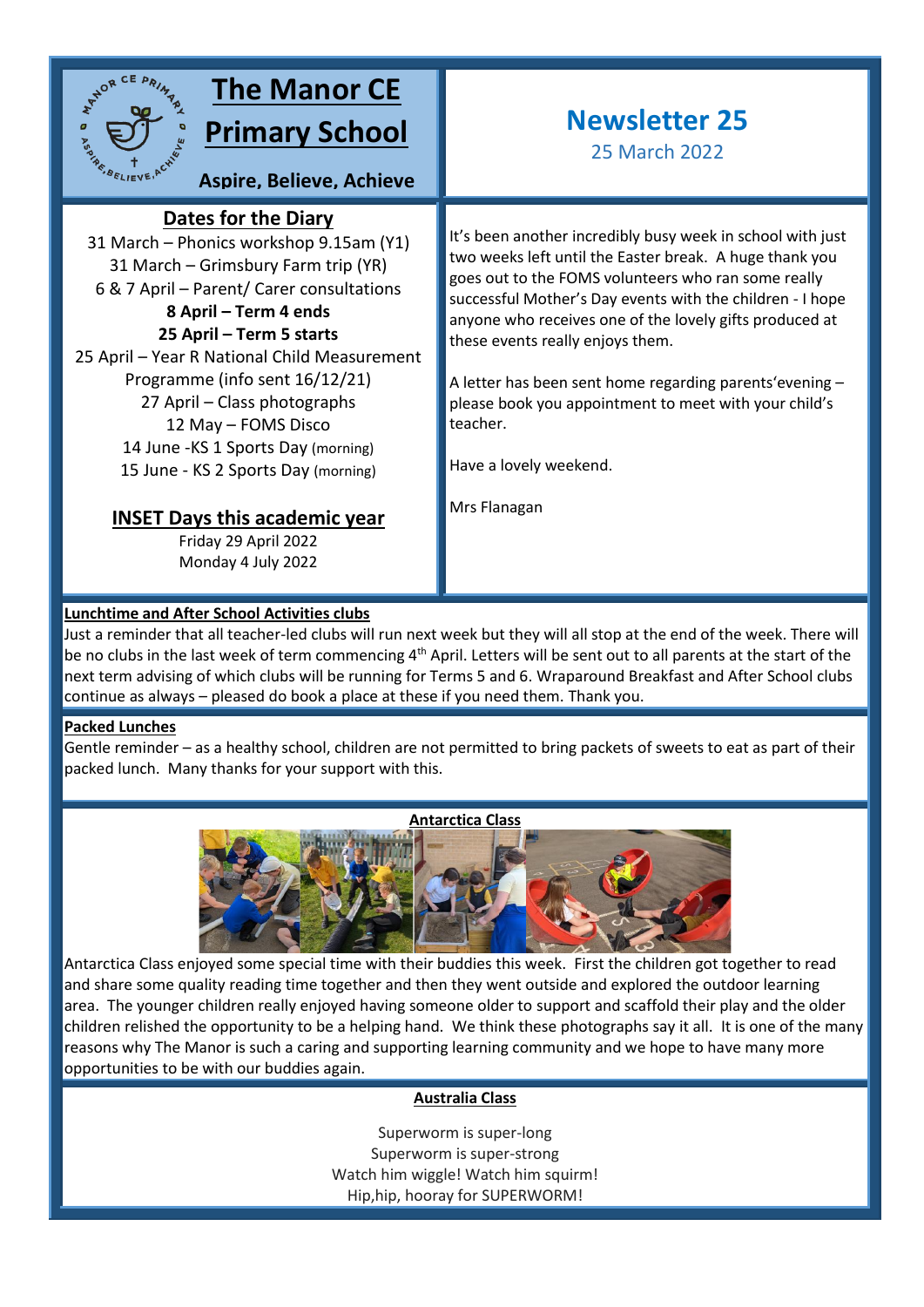We had a great hunt for superworm on Thursday in the Forest! Well done to Eleanor, Harrison and Jaxon for finding him! Well done to Henry for holding him!

This week we have started learning about Rosa Parks and her fight for equal rights for black people in America! Next week we will be starting our own puppet stories and learning about capacity. Final Call!

**Next Thursday I will be running a super informative phonic workshop where we will go through phonics and how you can best support your child at home. You will also get to take part in a phonic session with your child. Please email [australiaclass@sgmail.org.uk](mailto:australiaclass@sgmail.org.uk) if you are able to attend.**

Take care, Enjoy the sunshine! Miss Hawkins



**Africa Class**



We have been thoroughly enjoying the Spring sunshine in Africa Class this week! We filled our gem jar after using a lot of sapphire and ruby power and had an extra play out in the sun. Some of us made up dances, some discovered different flowers and some took turns playing on the tyre swing. As well as this, we have been learning about Rosa Parks and her courageous fight to end segregation on busses. We put her life events on a timeline and even had a go at sketching her. Next week, we will be starting our non-fiction unit where we will be writing fact files about Rosa Parks.

#### **Europe Class**

What a busy week! Year 3 have been learning all about shape and measure in maths and they have been practising drawing accurately. In English, we have been completing the story of The blue umbrella in our independent writing this week. We have also been learning all about the key historical figures who were involved in The battle of Hastings, what they did and we even held an election to discuss who should have become King in 1066!



This week, Year 4 have been busy rehearsing for our Djembe drum performance next week! The children will be bringing home a letter today inviting you all to come and watch, we are very excited. In class, we have been investigating decimal numbers and practically dividing single and double digit numbers by 10. We have had to have a lot of emerald power during these maths lessons to understand the relationship between place value columns but we are most certainly improving! We also managed to finish our Princess and the Pea writing this week so we are ready for our independent writes next week! Hopefully, we can share some great independent pieces with you next time!